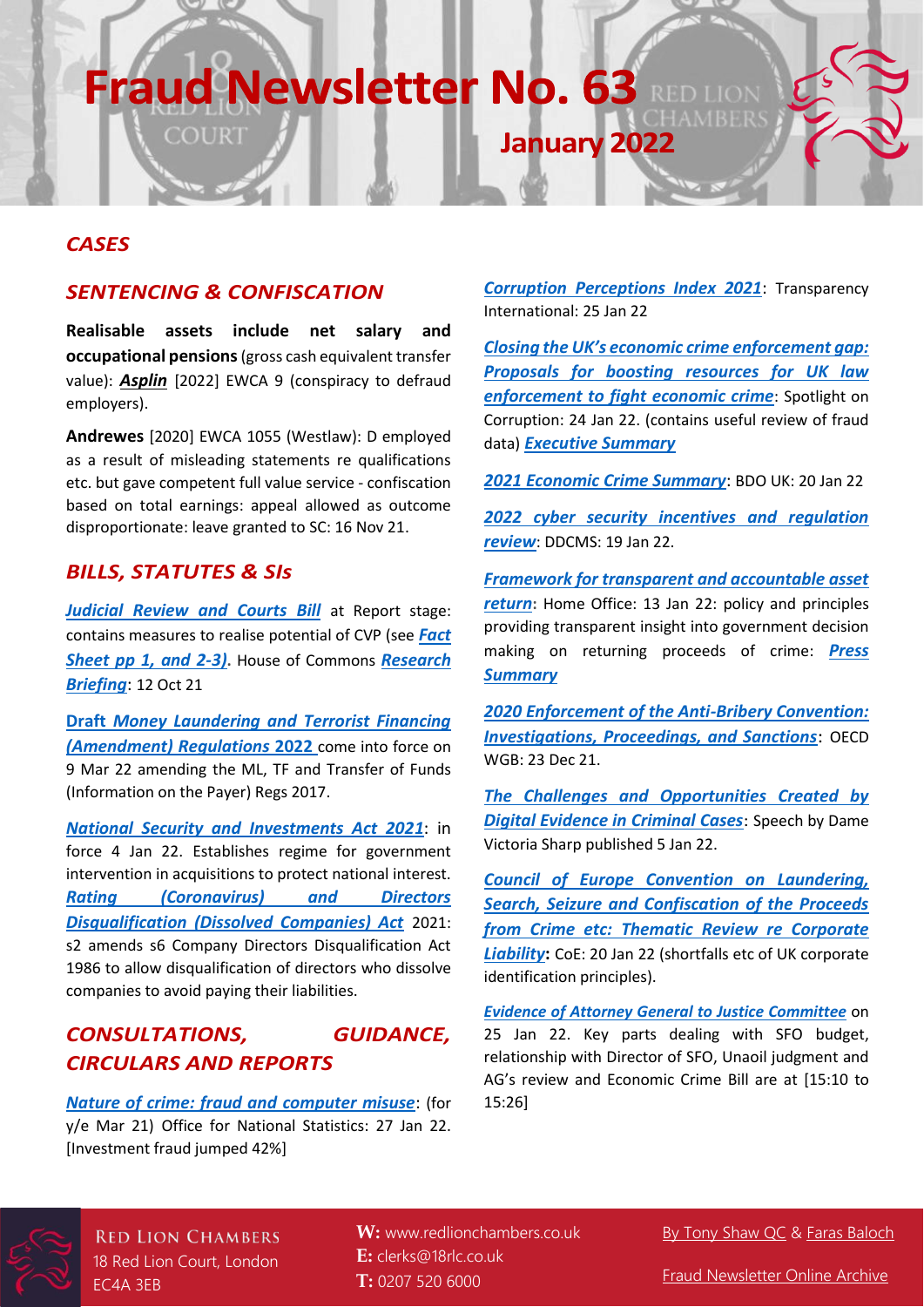# **Fraud Newsletter No. 63**

#### *NEWS*

#### **FCA:**

• *THG [hands over City 'conspiracy' dossier to](https://www.retailgazette.co.uk/blog/2022/01/thg-hands-over-city-conspiracy-dossier-to-financial-watchdog/)  [financial watchdog](https://www.retailgazette.co.uk/blog/2022/01/thg-hands-over-city-conspiracy-dossier-to-financial-watchdog/)*: Retail Gazette: 10 Jan 22.

**COURT** 

• *[Criminal proceedings commenced re Collateral](https://www.fca.org.uk/news/press-releases/criminal-proceedings-collateral-uk-ltd)  [\(UK\)](https://www.fca.org.uk/news/press-releases/criminal-proceedings-collateral-uk-ltd)* (7 Jan 21) re unregulated peer-to-peer lending misrepresentation and alleged illegal diversion of funds: *[The Times: 8 Jan 22](https://www.thetimes.co.uk/article/peer-to-peer-lender-s-bosses-charged-with-fraud-373s0s5d3)*.

#### **SFO:**

- *[2021 SFO Enforcement Round-Up: Individuals](https://www.mishcon.com/news/white-collar-crime-and-investigations-2021-sfo-enforcement-round-up-individuals-and-corporates?publication=true)  [and Corporates](https://www.mishcon.com/news/white-collar-crime-and-investigations-2021-sfo-enforcement-round-up-individuals-and-corporates?publication=true):* Mischon de Reya: 19 Jan 22.
- *[What to expect from the SFO in 2022?](https://www.mishcon.com/news/white-collar-crime-and-investigations-what-to-expect-from-the-sfo-in-2022)* Mischon de Reya: 19 Jan 22.

#### **HOME:**

- *[Court approves £5.6m seizure over money](https://www.bbc.co.uk/news/uk-60203664)  [laundering:](https://www.bbc.co.uk/news/uk-60203664)* BBC 31 Jan 22; *[Laundered millions](https://www.nationalcrimeagency.gov.uk/news/laundered-millions-linked-to-azeri-politician-forfeited)  [linked to Azeri politician forfeited](https://www.nationalcrimeagency.gov.uk/news/laundered-millions-linked-to-azeri-politician-forfeited)***:** NCA 31 Jan 22.
- *Mike Lyn[ch's extradition to US on](https://www.bbc.co.uk/news/business-60178089) criminal [fraud charges approved](https://www.bbc.co.uk/news/business-60178089)*: BBC News: 29 Jan 22. *[HP](https://www.wired.com/story/mike-lynch-autonomy-extradition/)  [Wins Huge Fraud Case Against Autonomy's](https://www.wired.com/story/mike-lynch-autonomy-extradition/)  [Mike Lynch](https://www.wired.com/story/mike-lynch-autonomy-extradition/)*: Wired: 28 Jan 22 (High Court ruling that Autonomy executives had fraudulently boosted Autonomy's reported earnings and value re \$11B sale to HP). Current reports that both decisions are to be challenged: *Sunday Times* 30 Jan 22.
- Doubts expressed as to extent of BBLS fraud: *Sunday Times*: 30 Jan 22. *[Conservative minister resigns in](https://www.bbc.co.uk/news/uk-politics-60117513)  [anger over Covid fraud](https://www.bbc.co.uk/news/uk-politics-60117513)*: BBC News: 24 Jan 22. *[Treasury writes off £4.3B in Covid payments](https://www.thetimes.co.uk/article/treasury-writes-off-4-3bn-in-covid-payments-lost-to-fraud-dfkxt5fr7)  [lost to fraud](https://www.thetimes.co.uk/article/treasury-writes-off-4-3bn-in-covid-payments-lost-to-fraud-dfkxt5fr7)*: *The Times* 17 Jan 22.
- *[Bans for two directors who abused Bounce Back](https://www.gov.uk/government/news/bans-for-two-directors-who-abused-bounce-back-loan-scheme)  [Loan scheme](https://www.gov.uk/government/news/bans-for-two-directors-who-abused-bounce-back-loan-scheme)*: (10 and 11 years) The Insolvency Service: 20 Jan 22

• *[LabVPN takedown: UK server of criminal](https://www.nationalcrimeagency.gov.uk/news/labvpn-takedown-nca-takes-uk-server-of-criminal-network-offline)  [network offline](https://www.nationalcrimeagency.gov.uk/news/labvpn-takedown-nca-takes-uk-server-of-criminal-network-offline)*: NCA: 18 Jan 22

**January 2022** 

- *[Prolific romance fraudster jailed as CPS issue](https://www.cps.gov.uk/cps/news/prolific-romance-fraudster-jailed-cps-issues-warning)  [warning](https://www.cps.gov.uk/cps/news/prolific-romance-fraudster-jailed-cps-issues-warning)*: CPS 14 Jan 22
- *[Largest darknet stolen credit card site close](https://www.bbc.co.uk/news/technology-59983950)[s](https://www.bbc.co.uk/news/technology-59983950)*: UniCC thanked (criminal) clients for their business, but closing for age and health reasons. Police estimate \$358m receipts since 2013): BBC 14 Jan 22.
- *[Tax cheating barrister jailed for £100k VAT](https://www.somersetlive.co.uk/news/somerset-news/tax-cheating-barrister-jailed-100000-6481573) [fraud](https://www.somersetlive.co.uk/news/somerset-news/tax-cheating-barrister-jailed-100000-6481573)*: SomersetLive 14 Jan *22*.
- *[UK Finance warns SMEs of increased risk of](https://www.ukfinance.org.uk/press/press-releases/uk-finance-warns-smes-increased-risk-targeted-scams)  [targeted scams](https://www.ukfinance.org.uk/press/press-releases/uk-finance-warns-smes-increased-risk-targeted-scams)* re remote working: 12 Jan 22. £59.2m lost in  $1<sup>st</sup>$  6 months 2021.
- *[Smith & Nephew India \[SEC\] investigation asks](https://www.thetimes.co.uk/article/smith-nephew-corruption-inquiry-asked-for-documents-f3f6d8qrw)  [for documents](https://www.thetimes.co.uk/article/smith-nephew-corruption-inquiry-asked-for-documents-f3f6d8qrw)*: The Times 10 Jan *22*.
- *[Starling Bank shuns Facebook over scam ads](https://www.uktech.news/fintech/starling-facebook-scam-ads-20220107)*: UKTN: 7 Jan 22.
- *[Mischon del Reya hit with record fine](https://www.bloomberg.com/news/articles/2022-01-06/mishcon-de-reya-hit-with-record-fine-as-law-firm-pursues-ipo)* (£232.5k) from SRA for AML failings: 6 Jan 22.
- *[Sir David Green CB QC appointed new Chair of](https://www.icaew.com/insights/viewpoints-on-the-news/2022/jan-2022/new-chair-of-fraud-advisory-panel-announced)  [Fraud Advisory Panel](https://www.icaew.com/insights/viewpoints-on-the-news/2022/jan-2022/new-chair-of-fraud-advisory-panel-announced):* ICAEW 6 Jan 22.
- *[Cryptocurrency crime hit all time high in 2021](https://www.reuters.com/markets/us/cryptocurrency-crime-2021-hits-all-time-high-value-chainalysis-2022-01-06/):* Reuters 6 Jan 22.
- *[Crack down on directors who dissolve](https://www.gov.uk/government/news/crackdown-on-directors-who-dissolve-companies-to-evade-debts)  [companies to evade debts](https://www.gov.uk/government/news/crackdown-on-directors-who-dissolve-companies-to-evade-debts)*: The Insolvency Service/DBEIS/DLU: 16 Dec 21 (for legislation see Bills, Statutes etc above).
- *[Government denies claims it has scrapped](https://www.theguardian.com/business/2022/jan/26/ministers-criticised-for-not-tackling-londons-reputation-as-money-laundering-hub)  [crucial economic crimes bill](https://www.theguardian.com/business/2022/jan/26/ministers-criticised-for-not-tackling-londons-reputation-as-money-laundering-hub):* Guardian 26 Jan 22.

#### **EU & ABROAD:**

• *[Mitigating systemic cyber risk](https://www.esrb.europa.eu/pub/pdf/reports/esrb.SystemiCyberRisk.220127~b6655fa027.en.pdf).* ESRB (European Systemic Risk Board) *[Recommendation](https://www.esrb.europa.eu/pub/pdf/recommendations/esrb.recommendation220127_on_cyber_incident_coordination~0ebcbf5f69.en.pdf?f2ec57c21993067e9ac1d73ce93a0772)* and *[Press](https://www.esrb.europa.eu/news/pr/date/2022/html/esrb.pr.220127~f1548f677e.en.html)  [Release](https://www.esrb.europa.eu/news/pr/date/2022/html/esrb.pr.220127~f1548f677e.en.html)* summary: 27 Jan 22.



**RED LION CHAMBERS** 18 Red Lion Court, London EC4A 3EB

**W:** [www.redlionchambers.co.uk](http://www.redlionchambers.co.uk/) **E:** [clerks@18rlc.co.uk](mailto:chambers@18rlc.co.uk) **T:** 0207 520 6000

#### [By Tony Shaw QC](https://redlionchambers.co.uk/barrister/antony-shaw-qc/) & [Faras Baloch](https://redlionchambers.co.uk/barrister/faras-baloch/)

[Fraud Newsletter Online Archive](https://redlionchambers.co.uk/fraud-newsletters)